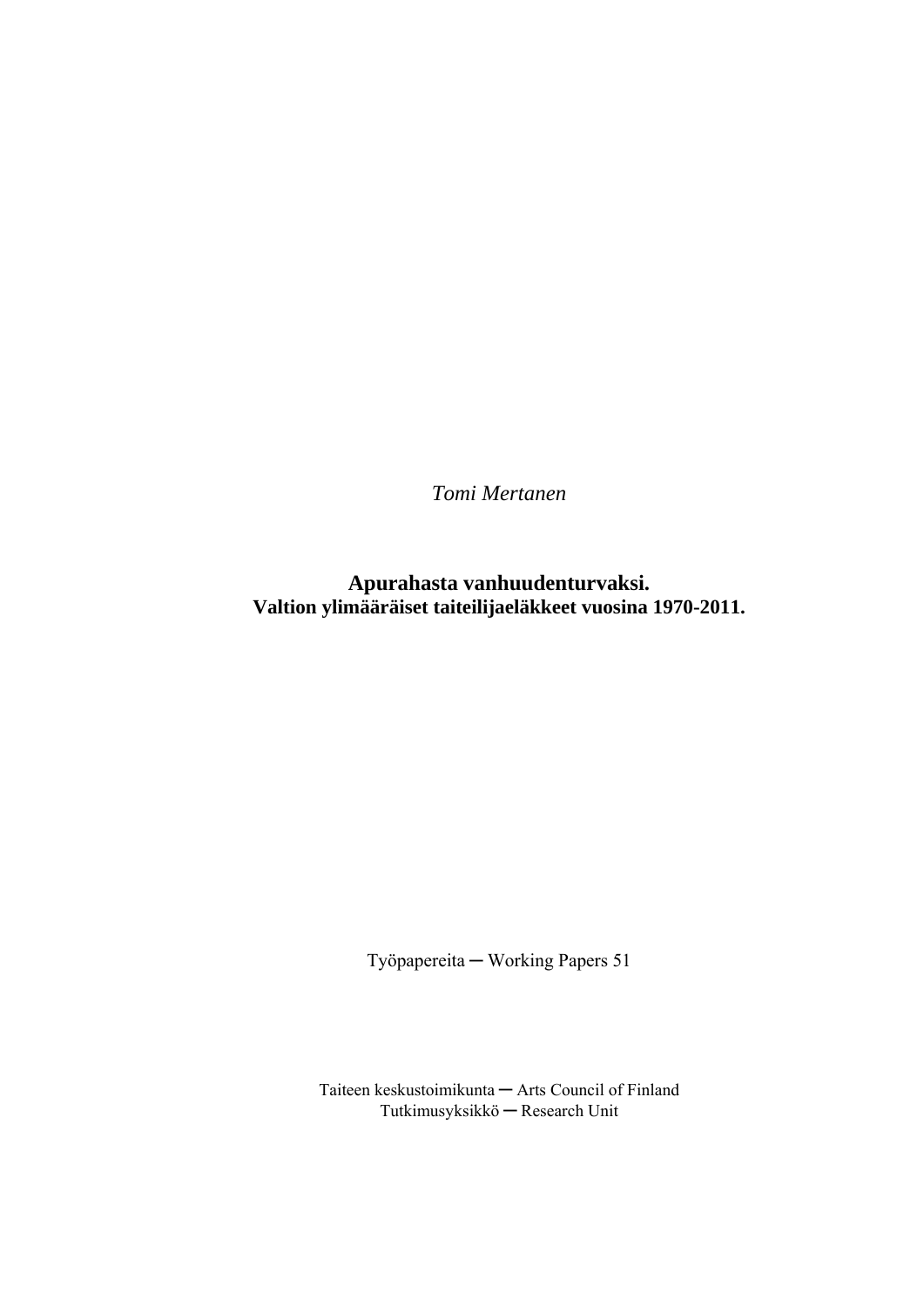© Tomi Mertanen ja taiteen keskustoimikunta

ISBN 978-952-5253-84-9 ISSN 0788-5318

Taiteen keskustoimikunta Helsinki 2012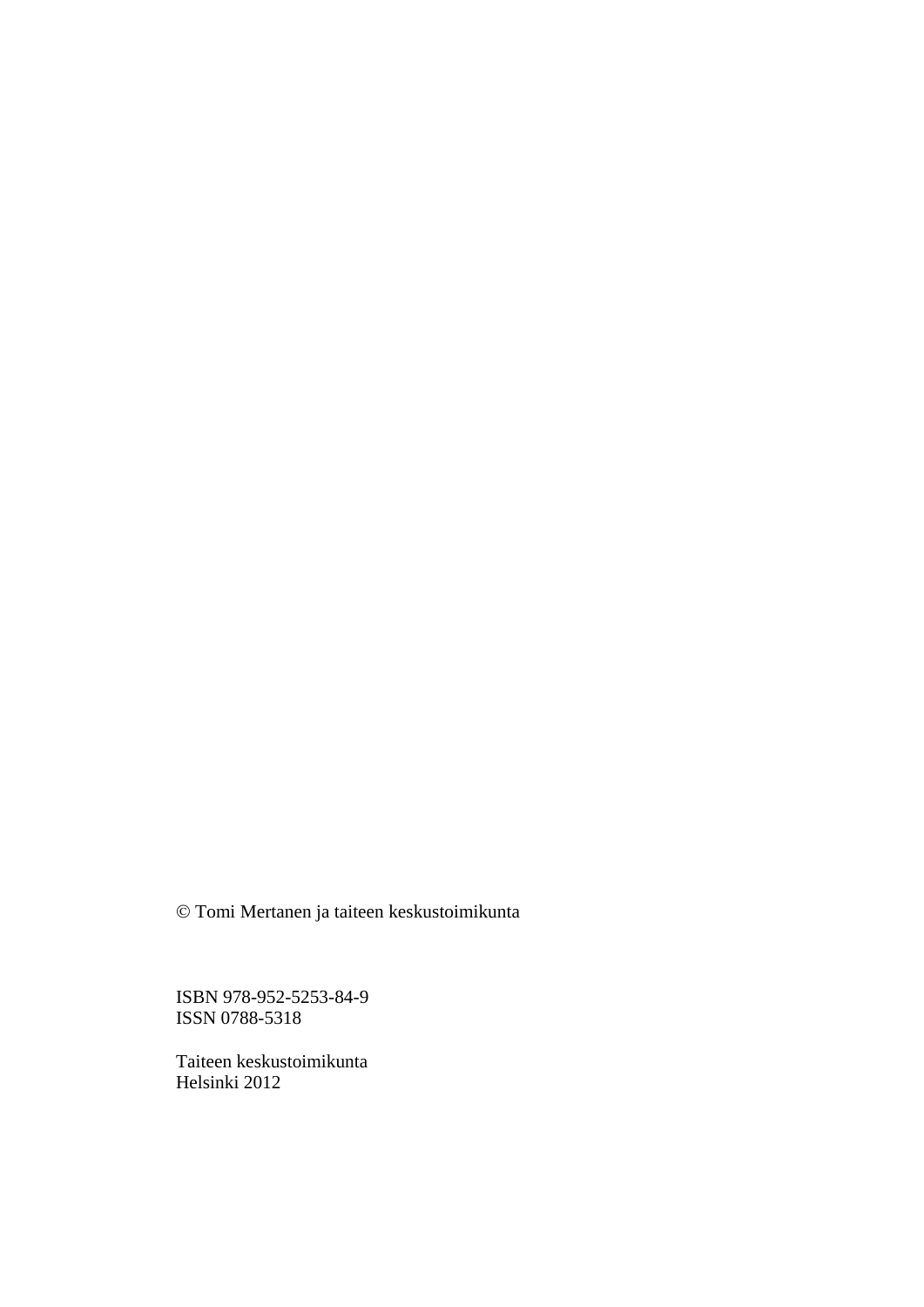## <span id="page-2-0"></span>**ENGLISH SUMMARY**

Working papers Publication no. 51 Research unit of the Arts Council of Finland Helsinki 2012

**Tomi Mertanen**

## **SUPPLEMENTARY STATE ARTIST PENSIONS IN FINLAND IN 1970–2011**

## **BACKGROUND**

 $\overline{a}$ 

State artist pensions have a long history in Finland; they were awarded for the first time in the 1830s. At that time pensions were working grants by nature because they were allocated only to artists of high national importance and renown. The artist's age had no impact on pension decisions. In fact, they were lifelong working grants awarded by the State.

Artists' pensions kept their grant-like status until the 1960s. In its report in 1965 the Government Committee on the Arts suggested emphasising the nature of pensions because so many older artists lived under very poor conditions. In 1974 the Council of State announced the Decision on Extraordinary Artists' Pensions (75/1974), in which the regulations for supplementary pensions for senior artists were set for the first time. According to this decision artists' pensions finally became artists' old age pensions.

Nowadays supplementary state artist pensions are awarded to artists over 60 years of age.<sup>[32](#page-2-0)</sup> The Finnish government distributes fifty-one (full) supplementary artists' pensions each year in recognition of the special particular achievements of creative or performing artists. The decision on artists' pensions is approved by the Ministry of Education and Culture. From the beginning of 2011 the appropriations for this scheme are included in the cultural budget (i.e. the sector of the Ministry of Education and Culture). Previously, payments were conducted through the State Treasury.

 $32$  Artists under 60 years of age can be awarded a supplementary artist pension only by exemption (e.g. disability).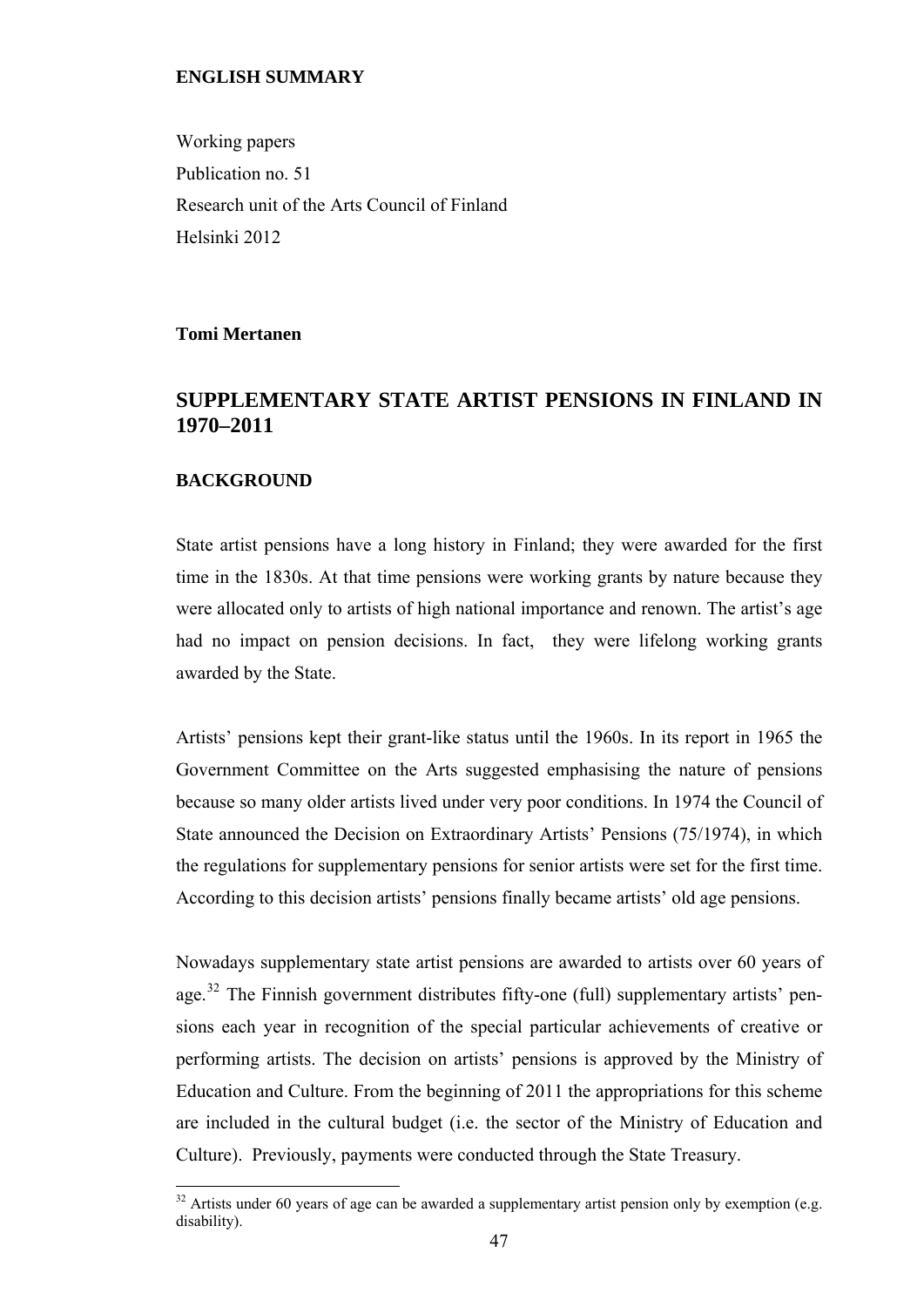A person must apply for an artist pension. In recent years, the Ministry of Education and Culture has received some 500 applications annually (see Table 1). The applications are considered by the national art councils representing different art forms. These councils give their proposals to the Central Arts Council, which proposes the final list to the Ministry. The final decision-making power resides with the Minister of Culture. However, the decisions have rarely differed from the proposals of the Central Arts Council.

| Year  | Applicants | Receivers* |
|-------|------------|------------|
| 2000  | 419        | 50(12)     |
| 2001  | 374        | 52(14)     |
| 2002  | 418        | 37(9)      |
| 2003  | 418        | 37(9)      |
| 2004  | 453        | 45(10)     |
| 2005  | 462        | 43 $(9)$   |
| 2006  | 454        | 42(9)      |
| 2007  | 467        | 45(10)     |
| 2008  | 502        | 44(9)      |
| 2009  | 507        | 45(9)      |
| 2010  | 526        | 42(8)      |
| 2011  | 481        | 64(13)     |
| Total | 5481       | 546 (10)   |

**TABLE 1** *Applicants and recipients of supplementary state artist pensions in 2000– 2011 (%)* 

\* Both full and half pensions.

Recipients are selected on the basis of artistic merit, and the sum (whole pension or half pension) on the basis of the recipient's financial situation. Financial need is taken into consideration in every decision. The pension is lifelong and includes the right to a dependent's pension (spouse, children). The pension is taxable income.

Artists who apply for the pension may work in all areas of the arts. The art forms within the system of arts administration are: architecture, cinema, circus, comic art, dance, design, literature, music, media art, photographic art, theatre, visual art and "other".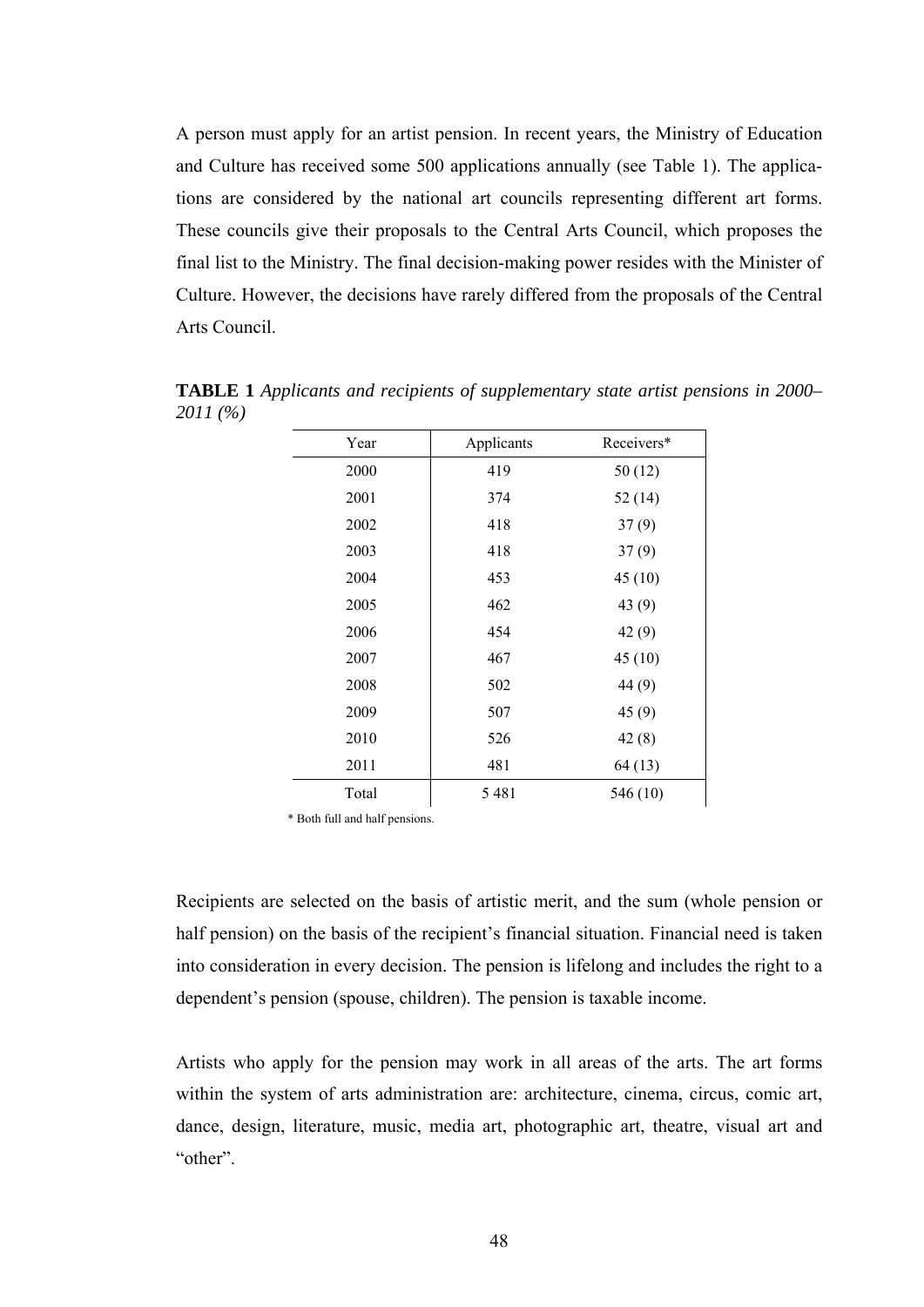There are currently about 1,000 individual beneficiaries of these pensions and the total sum paid as artists' pensions in recent years has been about  $\epsilon$  11–12 million. The full pension is (in 2011)  $\in$  1,260/month and half pension  $\in$  630/month.

Those artists who are awarded a half pension can later apply for a full pension. There is no maximum number of artists who can receive a pension at any given time; however, no more than 51 (full) pensions are awarded annually.

## **RECIPIENTS OF SUPPLEMENTARY STATE ARTISTS' PENSION IN 1970– 2011**

Between 1970 and 2011 most of the pensions were awarded to musicians, visual artists, actors and writers; on the other hand, they also filed most of the applications. This is normal, because the fields mentioned are the four biggest fields of art in Finland.

The number of annual applicants has increased steadily from the beginning of the 1970s. This is noteworthy, because no changes in appropriations took place in 1995– 2010. The growth may result from the fact that the artists belonging to what is known as the baby boom generation have reached the age of sixty and are now applying for pensions.

During 1970–2011 a total of 12,913 applications were filed. Supplementary state artist pensions were distributed to 2,564 artists (some 20 per cent of the applicants) (see Table 2).